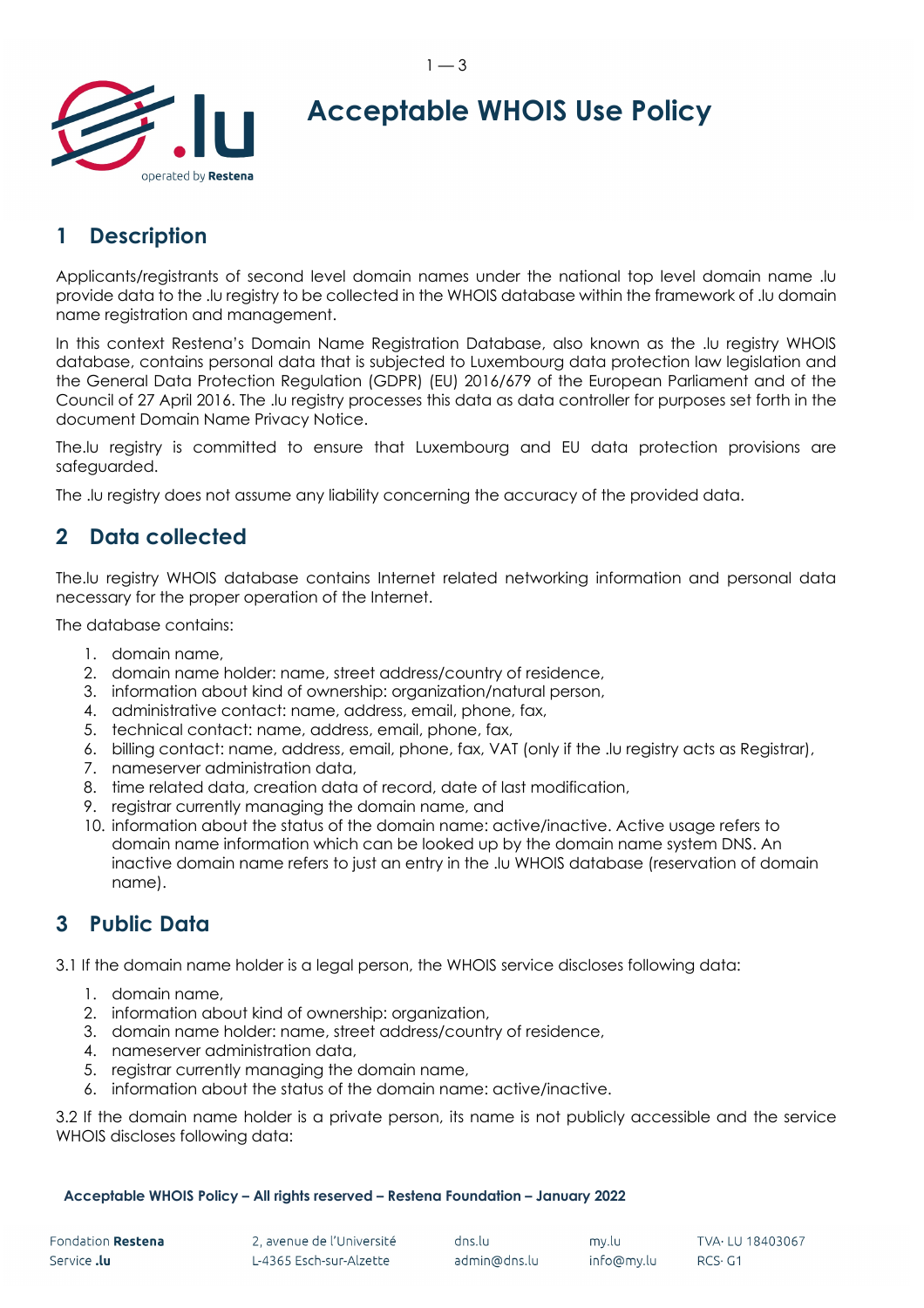

- 1. domain name,
- 2. information about kind of ownership: private person,
- 3. country of residence,
- 4. nameserver administration data,
- 5. registrar currently managing the domain name,
- 6. information about the status of the domain name: active/inactive.

The data not specified under 3.1 and 3.2 in this Policy is not public and is used solely for conclusion and performance of the domain name management agreement.

 $2 - 3$ 

### **4 Data access**

As set forth in article 4.1.3 of document "Domain Name Privacy Notice", contact, addressing and configuration information may be accessed under certain conditions in order to deal with current or potential problems arising in connection with the use and/or proper operation of the Internet and the Domain Name System (DNS) and/or to look up the status of a domain name.

The .lu registry WHOIS service may be used solely for these reasons. Within the intended purpose of the .lu registry WHOIS search service, the use is limited to: retrieving information about domain name holder (only applicable to legal persons), domain nameservers data and managing registrar in the context of the registration, modification or verification of domain names and in order to resolve technical or other problems concerning existing domain names.

In order to guarantee the quality of service, all access is subject to technical access limitations. The .lu registry has taken steps to prevent the systematic collection of data and and has implemented measures to limit the number of requests in order to prevent abuse.

To contact a domain name holder who is private person, and/or involved parties, interested parties (i.e. governmental and/or jurisdictional authorities, as well as legal or statutory representatives of third parties) may submit a message forwarding request to the .lu registry. Note that the .lu registry's role is strictly limited to message forwarding and will not enter in direct contact with the holder.

Personal data contained in the.lu registry WHOIS database is therefore not made available for unrestricted use by third parties.

### **5 Acceptable use**

Use of the WHOIS service by any means is subject to these terms and conditions: you may not access the WHOIS data if you do not agree to them and you may only use the data returned by a WHOIS query if the use is permitted by these terms.

#### **6 Liability**

The use of the WHOIS service to access the database for any purposes other than those mentioned in paragraph 4 above are considered a misuse of the content of the database, are expressly forbidden and will result in legal liability in relation to the persons concerned.

The user of the WHOIS service must specifically refrain from any misuse and collection of personal data, or any act that could lead to invasion of privacy or damaging the reputation of persons concerned.

Any user who does not respect this Policy can be held fully liable by the .lu registry, or the party(ies) concerned, for any kind of loss resulting from the misuse of this Policy.

#### **Acceptable WHOIS Policy – All rights reserved – Restena Foundation – January 2022**

my.lu